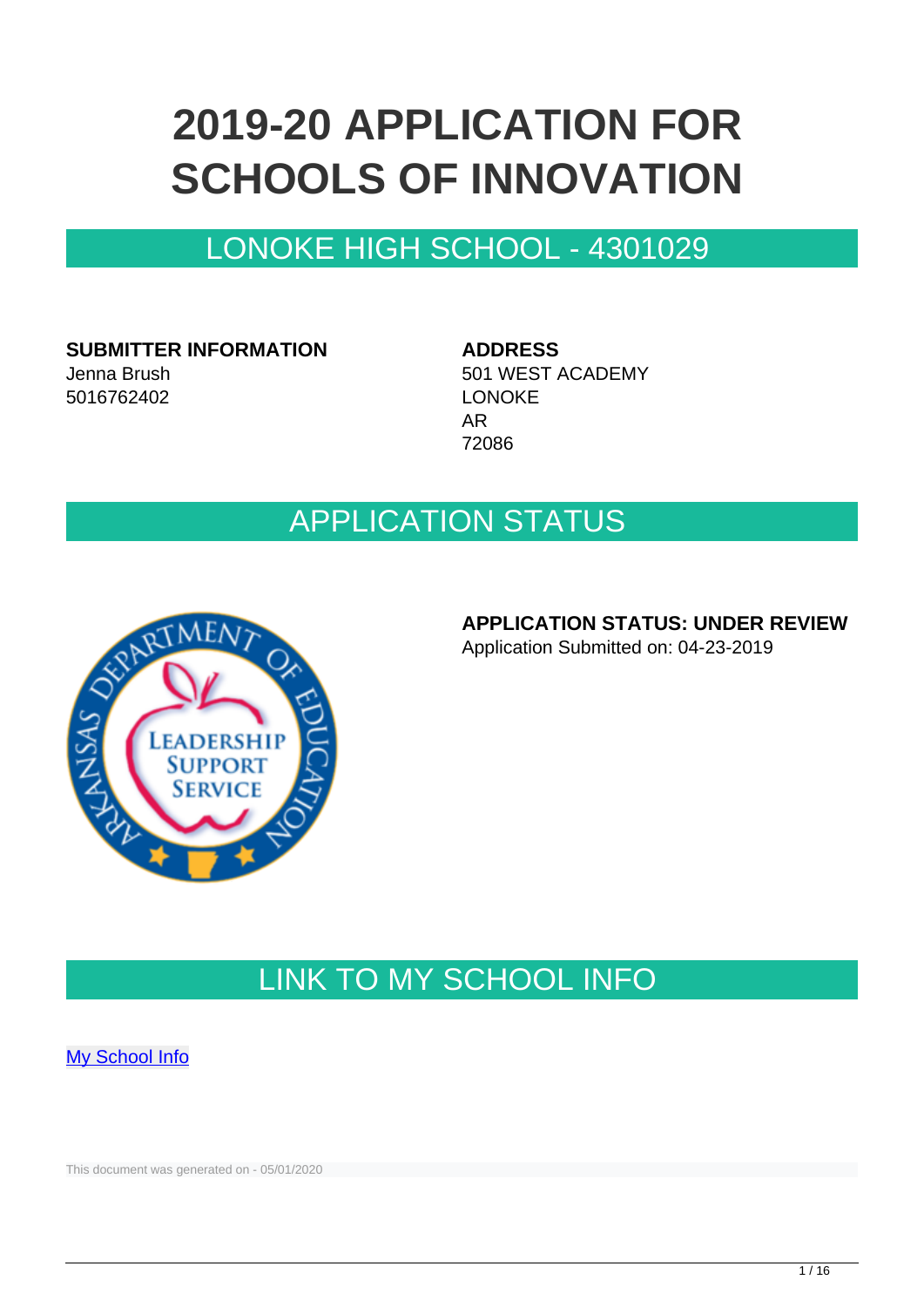## **Narrative Description of the Innovation Plan**

The Lonoke Public School District, the Lonoke Chamber of Commerce, Lonoke 2022, and local business leaders and organizations have developed a partnership to stimulate community growth and economic development in Lonoke. The Business-Education Cooperative is comprised of business leaders, parents, entrepreneurs, and school district personnel and is designed to build a strong, local workforce that will not only fill existing jobs, but encourage new business starts, entrepreneurship, and community growth. Innovation in the Lonoke Public School District is more than transformation of schools; it represents transformation of the entire community.

School board members and business and community leaders in Lonoke have asked for a transformation of programming and services in the Lonoke Public School District that reflects more attention to market trends, local business employment needs, readiness of students for employment, and mastery of core content knowledge and skills. At present, all students are placed into traditional programming that sets the pace, time, place, and path for the acquisition of required knowledge and skills. That system meets the needs of some students, not all.

Specifically, Lonoke High School serves 560 students with a sixty percent free and reduced lunch population. We have identified our strongest need as the continuing decline of participation of high school students in the workforce. According to the U.S. Labour of Statistics, it is anticipated that participation will drop to just over 25 percent by 2024. Those declines may be attributed, in part, to the increasing academic demands on high school students. While there are clear benefits in taking more rigorous coursework, studies are showing that working in high school and college leads to higher wages than just accumulating more years of education (Jacobson 2018). Referencing a study from the National Bureau of Economic Research, Mahnken (2018) explained that "the effects of holding a job while simultaneously enrolled in high school or college are more beneficial thank schooling alone."

A second identified need for our district, student performance on the ACT Aspire Summative Assessment reflects the need for marked growth in constant mastery in core areas for all students in Grades Three through Ten. We have specifically seen a need to address growth within our African American and Hispanic populations for both literacy and math. All stakeholders believe the District must have more options if skills are to be mastered by all students. Students must have the flexibility to learn outside of systemic barriers and must be able to apply knowledge and skills outside of the classroom setting. Our model for our District will include a flexible pathway to a mastery of content, part-time employment, and transitions to career and post-secondary education.

In order to expeditiously provide a personalized, blended learning environment in which students can best prepare academically and master core content skills, the Lonoke Public School District has selected the 2019-2020 ninth and tenth grade cohort to the first classes to experience blended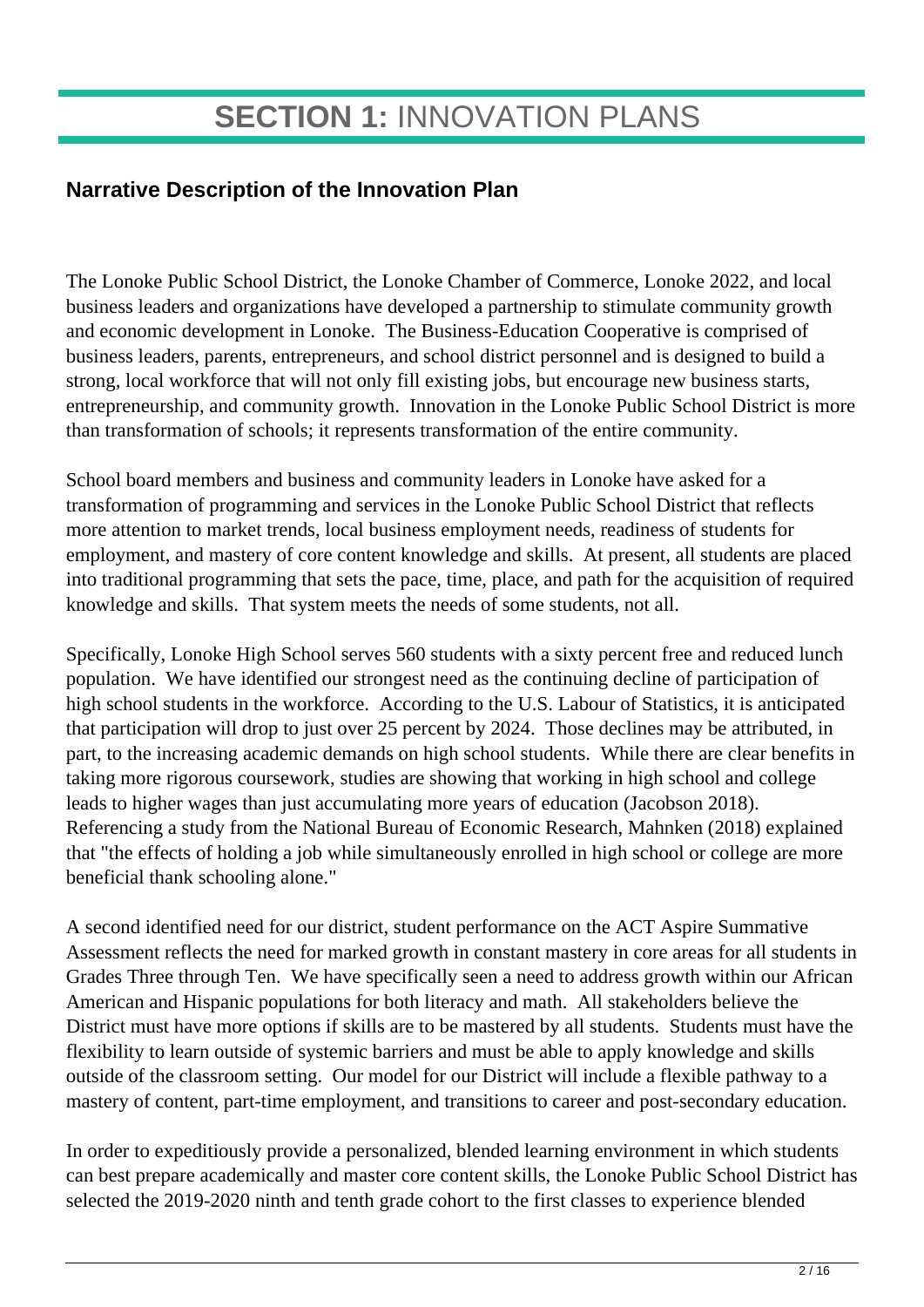learning in the Lonoke Envision Academy. Additionally, the district has a contract with myBlueprint, a Canadian company, to provide to those students a digital workforce match platform to heighten students' awareness of the job market and match them to jobs and skills about which they are most energized. The district is also proposing the construction of both a School of Innovation and a Career Technical Center to facilitate flexible learning spaces and lab skills. Both projects are subject to voter approval and approval from the Division of Academic Public School Facilities and Transportation.

```
 Data Entry Date: 02/20/19 | Data Modified Date: 04/23/19
```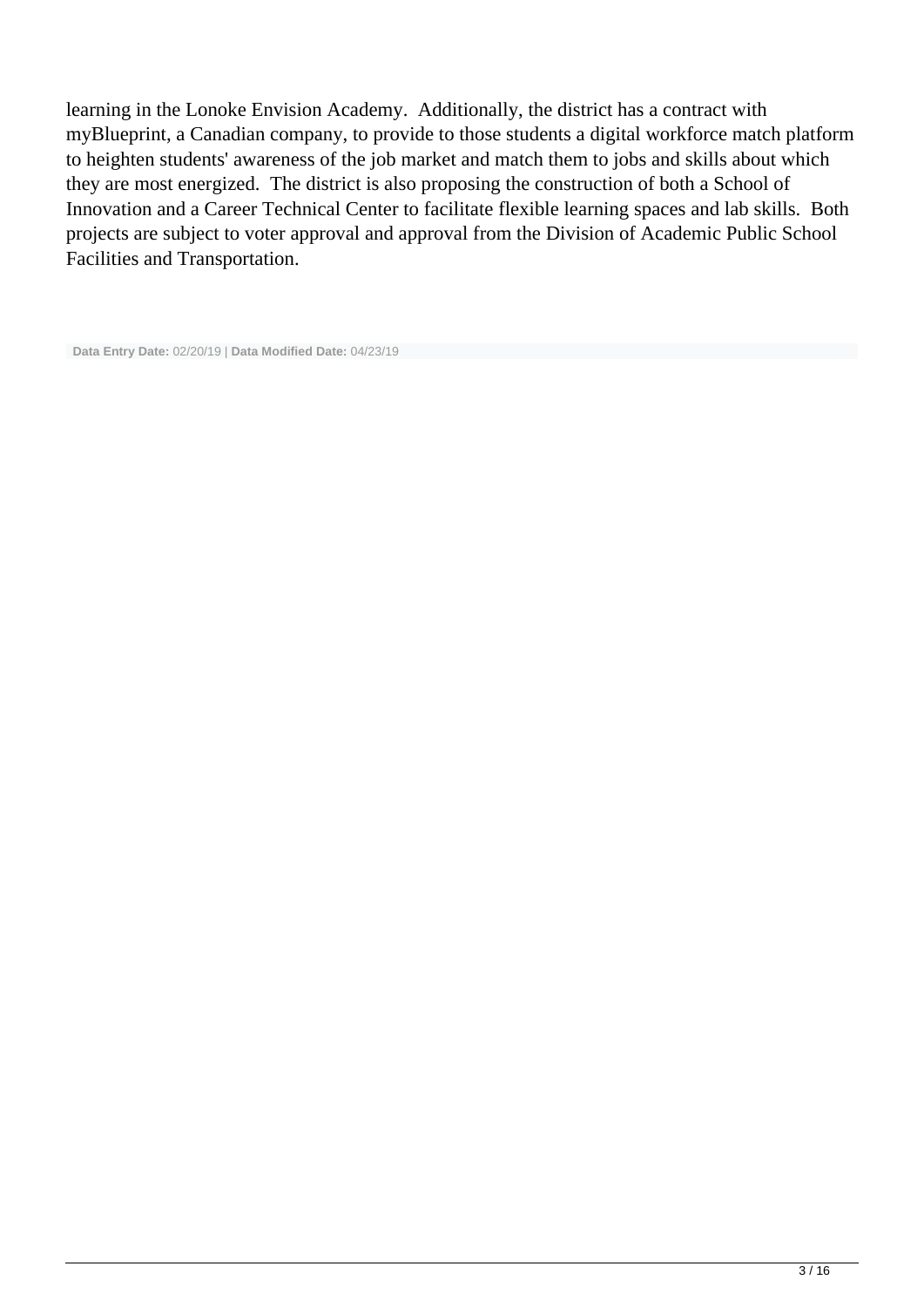## **SECTION 2:** GENERAL QUESTIONS

**Special Conditions ESSA (Check all that apply)**

#### **Supports and service organizations assisting your school.**

Arkansas Department of Education (ADE)

Arkansas Public Resource Center (APSRC)

Office of Innovation for Education (OIE)

### **Link to your School Improvement Plan:**

https://www.lonokeschools.org/cms/lib/AR01001483/Centricity/Domain/16/LPSD%20SIP%20LH S%202018-2019.pdf

**Data Entry Date:** 02/20/19 | **Data Modified Date:** 02/20/19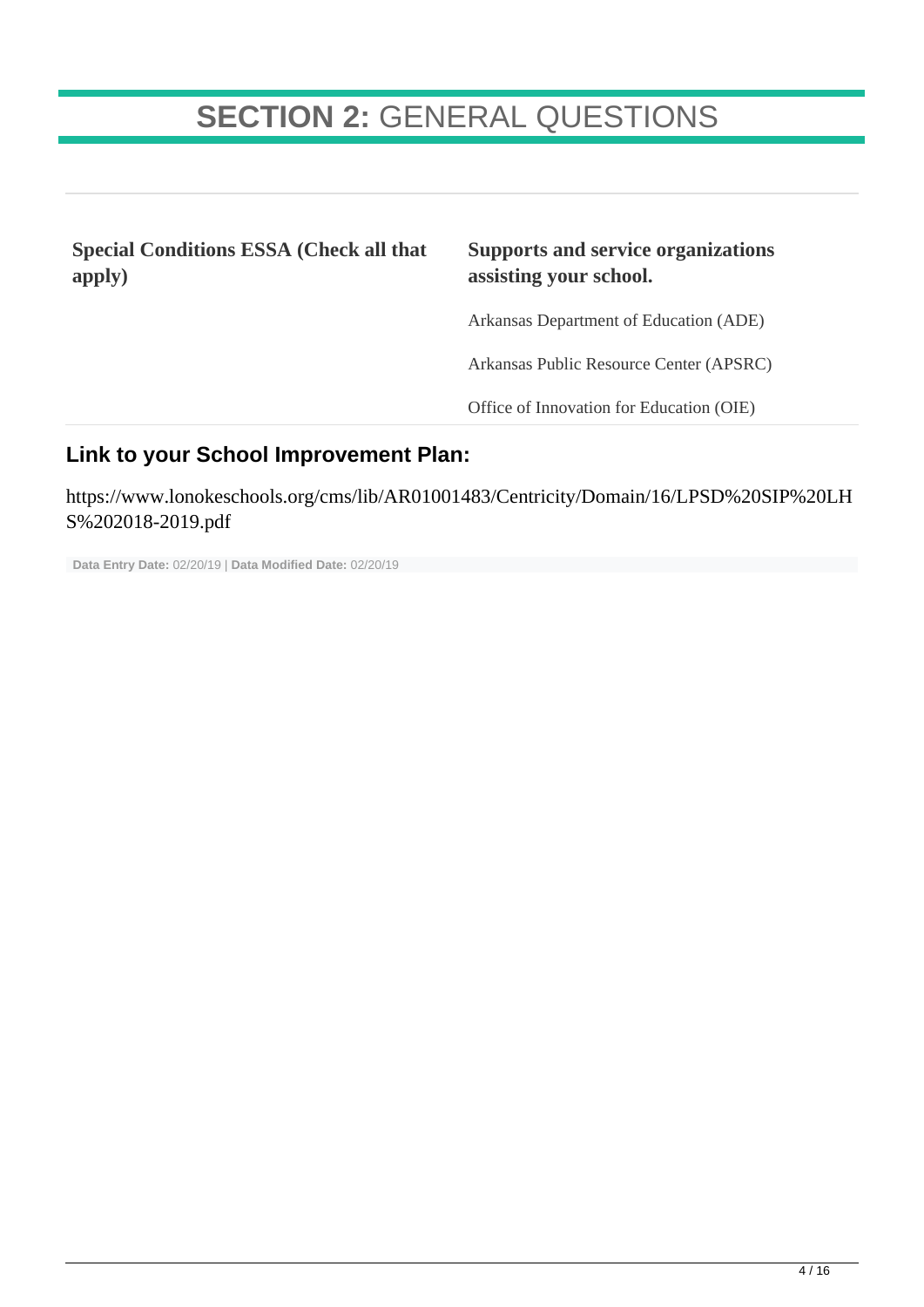## **Exploring and Learning**

We encourage you to work in this section before completing the School of Innovation Plan and Goals. The primary purpose of Exploring and Learning is to build the capacity of stakeholders for the work of innovation up to the submission of the application on April 23, 2019.

| Meeting<br>Date              | Meeting<br>Purpose                                                  | Focus<br>Audience<br>& Number<br>Attended           | <b>Meeting Outcome/Planned</b><br><b>Next Steps</b>                                                                   |
|------------------------------|---------------------------------------------------------------------|-----------------------------------------------------|-----------------------------------------------------------------------------------------------------------------------|
| $02/20/2019$ -<br>03/20/2019 | <b>SOI</b> Application<br>meeting at Arch Ford<br>Coop.             | Teacher<br>(Number<br>Attended: 6)                  | Worked on completing the application for SOI.                                                                         |
| $02/06/2019$ -<br>02/06/2019 | Visted Pea Ridge to gain<br>ideas to implement in<br>our program    | Teacher<br>(Number<br>Attended: 12)                 | Discuss any ideas that we can incorporate.                                                                            |
| $02/04/2019$ -<br>03/04/2019 | <b>SOI</b> Meeting<br>concerning the<br>application process.        | Teacher<br>(Number<br>Attended: 11)                 | It was discussed how to get started on the<br>application. A meeting was planned during 7th<br>period to get started. |
| $01/10/2019$ -<br>01/10/2019 | Planning and Goal<br>session with OIE.                              | Teacher<br>(Number<br>Attended: 12)                 | Meeting to determine the next steps and guidance<br>on the application process.                                       |
| $01/10/2019$ -<br>01/10/2019 | Met to work on the<br>application and planning<br>the next steps.   | Teacher<br>(Number<br>Attended: 4)                  | Goals were established and completed on the<br>application process.                                                   |
| $12/05/2018$ -<br>12/05/2018 | Innovation for<br><b>Education Summit</b><br><b>Faculty Meeting</b> | Teacher<br>(Number<br>Attended: More<br>than $25$ ) | Discussed plans to implement personalized<br>learning and the SOI application process to faculty,<br>initial survey   |
| $12/04/2018$ -<br>12/04/2018 | Innovation for<br><b>Education Summit</b><br><b>School Visit</b>    | Teacher<br>(Number<br>Attended: 11)                 | School Visit to Springdale Don Tyson School of<br>Innovation                                                          |
| $11/15/2018$ -<br>11/15/2018 | Innovation for<br><b>Education Summit</b><br><b>School Visit</b>    | Teacher<br>(Number<br>Attended: 7)                  | School Visit to Okmulgee ACE High School                                                                              |
| $11/13/2018 -$<br>11/13/2018 | Innovation for<br><b>Education Summit</b><br><b>Parent Meeting</b>  | Parent<br>(Number<br>Attended: 15)                  | Shared initial plans for personalized learning with<br>parents and students                                           |
| $10/23/2018 -$               | Innovation for                                                      | Teacher                                             | Discussed next steps for building the Council of                                                                      |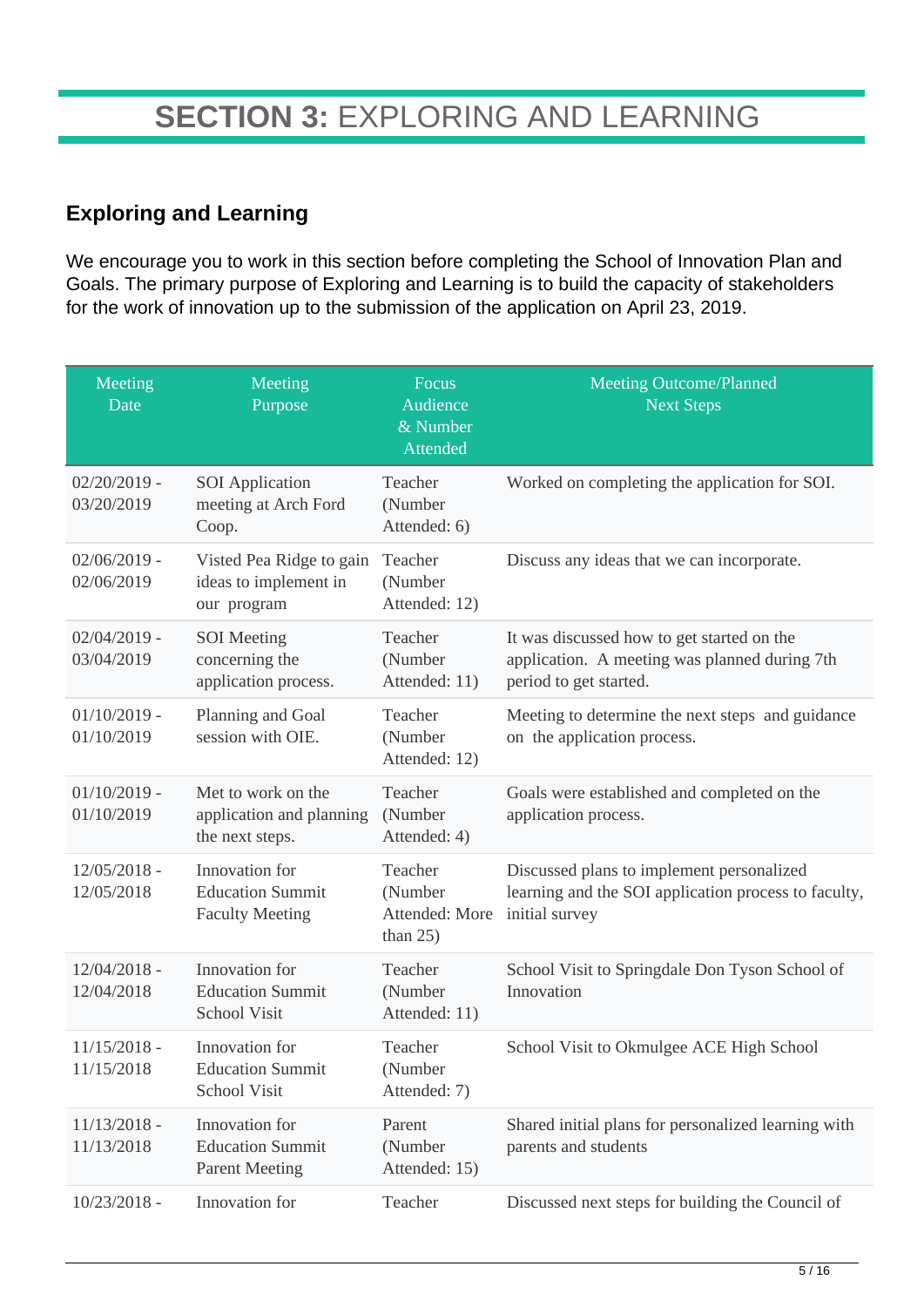| Meeting<br>Date              | Meeting<br>Purpose                                                                                                   | Focus<br>Audience<br>& Number<br>Attended           | <b>Meeting Outcome/Planned</b><br><b>Next Steps</b>                                                                                                                              |
|------------------------------|----------------------------------------------------------------------------------------------------------------------|-----------------------------------------------------|----------------------------------------------------------------------------------------------------------------------------------------------------------------------------------|
| 10/23/2018                   | <b>Education Summit to</b><br>Plan Next Steps                                                                        | (Number<br>Attended: 5)                             | Innovation, planning a parent meeting, and sharing<br>plans so far with faculty                                                                                                  |
| $10/18/2018$ -<br>10/18/2018 | School of Innovation PD<br>with ADE                                                                                  | Teacher<br>(Number<br>Attended: 5)                  | Meeting to assist with the technical aspects of the<br><b>SOI</b> Application                                                                                                    |
| $10/05/2018$ -<br>10/05/2018 | Innovation for<br><b>Education Summit</b><br>School Visit                                                            | Teacher<br>(Number<br>Attended: 5)                  | School Visit to Maumelle High School to observe<br>their DRIVEN - School of Opportunity Program                                                                                  |
| $09/26/2018 -$<br>09/28/2018 | <b>Education Innovation</b><br>Summit in Rogers to<br>explore different ideas<br>to incorporate into our<br>schools. | Teacher<br>(Number<br>Attended: 5)                  | Attended different sessions to explore ideas for<br>school of innovation.                                                                                                        |
| 09/06/2018 -<br>09/06/2018   | Innovation for<br><b>Education Summit to</b><br>explore personalized<br>learning options                             | Teacher<br>(Number<br>Attended: 5)                  | Explored personalized learning options such as<br>Odysseyware, SPARK, and My Blue Print, plan to<br>attend PD to explore options further and to visit<br>other schools           |
| $08/24/2018 -$<br>08/24/2018 | Innovation for<br><b>Education Summit to</b><br>Odysseyware                                                          | Teacher<br>(Number<br>Attended: 8)                  | Professional Development Training for<br>Odysseyware to explore personalized learning<br>options                                                                                 |
| $08/17/2018 -$<br>08/17/2018 | Innovation for<br><b>Education Summit to</b><br>explore My Blue Print                                                | Teacher<br>(Number<br>Attended: 5)                  | Webinar for My Blue Print to explore goal setting<br>and student success plan                                                                                                    |
| $08/07/2018$ -<br>08/07/2018 | <b>Lonoke Business</b><br><b>Education Co-op</b>                                                                     | Teacher<br>(Number<br>Attended: More<br>than $25$ ) | Meeting with local business owners, teachers, and<br>community members to explore needs in the<br>business community to better support our student's<br>success in the workforce |
| $07/06/2018 -$<br>07/06/2018 | PD with Ken Grover,<br>School of Innovation at<br><b>LHS</b>                                                         | Teacher<br>(Number<br>Attended: More<br>than $25$ ) | PD to learn about transforming educational<br>practices to meet the needs of all students.                                                                                       |

**Data Entry Date:** 02/20/19 | **Data Modified Date:** 02/20/19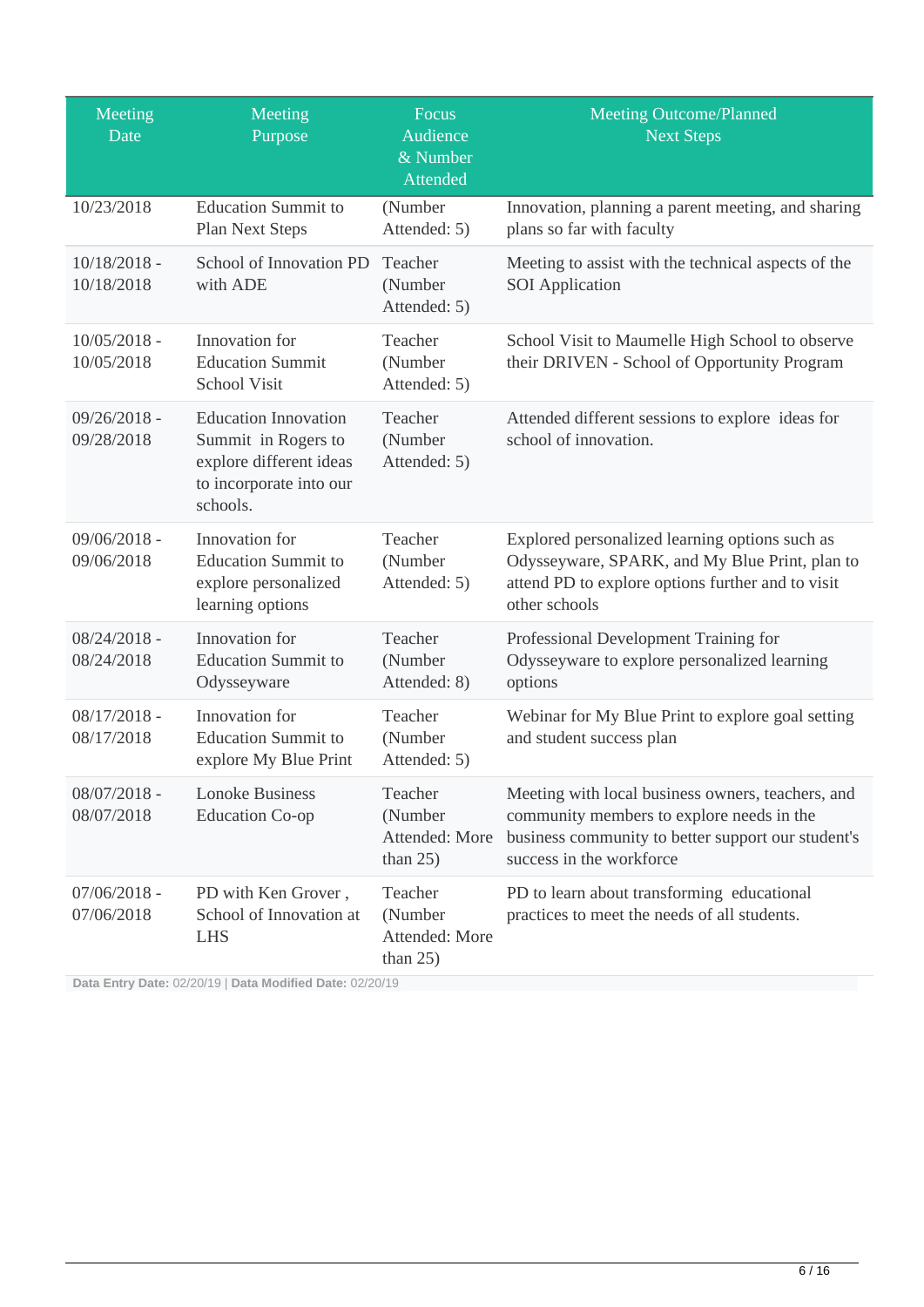## **SECTION 4:** COUNCIL OF INNOVATION

## **Council of Innovation**

The Council of Innovation is composed of a representative group of teachers, classified employees, the building principal or designee, parents, community members, minimum of two (2) students and minority membership in schools with ten percent (10%) or greater minority student population. The council shall generate innovative ideas and proposals and seek diverse ideas from other stakeholders to determine the content of the plan that will be voted on by the school employees.

#### **Minority Representation:** 18.75%

| Name of<br>council member | Representative<br>group                                                 | Council<br>Position | Minority       | Date<br>Elected |
|---------------------------|-------------------------------------------------------------------------|---------------------|----------------|-----------------|
| Angela Sumner             | Parent                                                                  | Member              | N <sub>o</sub> | 02/19/2019      |
| <b>Allen Evans</b>        | <b>School Board</b><br>Member                                           | Member              | N <sub>o</sub> | 02/19/2019      |
| <b>Frederick Hunter</b>   | Student                                                                 | Member              | Yes            | 02/19/2019      |
| <b>Tiffany Hunter</b>     | Community<br>Member                                                     | Member              | Yes            | 02/19/2019      |
| <b>Burt Mayer</b>         | Community<br>Member                                                     | Member              | N <sub>o</sub> | 02/19/2019      |
| Jamie Anderson            | Community<br>Member                                                     | Member              | N <sub>o</sub> | 02/19/2019      |
| <b>Tyler Orrell</b>       | Student                                                                 | Member              | No             | 02/19/2019      |
| Cadence Hearon            | Student                                                                 | Member              | N <sub>o</sub> | 02/19/2019      |
| Mia Clay                  | Student                                                                 | Member              | Yes            | 02/19/2019      |
| <b>Ryan Biles</b>         | Community<br>Member                                                     | Member              | N <sub>o</sub> | 02/19/2019      |
| Callie Tidwell            | <b>Classified Staff</b>                                                 | Member              | N <sub>o</sub> | 02/19/2019      |
| Michael Strouther         | School Adminstrator Member                                              |                     | N <sub>o</sub> | 02/19/2019      |
| Jamie Burrows             | Teacher                                                                 | Member              | N <sub>o</sub> | 02/19/2019      |
| <b>Renea Roberts</b>      | Teacher                                                                 | Member              | N <sub>o</sub> | 02/19/2019      |
| Jenna Brush               | Teacher                                                                 | Member              | N <sub>o</sub> | 02/19/2019      |
| Jessica Harbour           | Teacher<br>Dete Futur Dete 04/00/40   Dete Maill (1914)   Dete 04/00/40 | Member              | N <sub>o</sub> | 02/19/2019      |

**Data Entry Date:** 04/23/19 | **Data Modified Date:** 04/23/19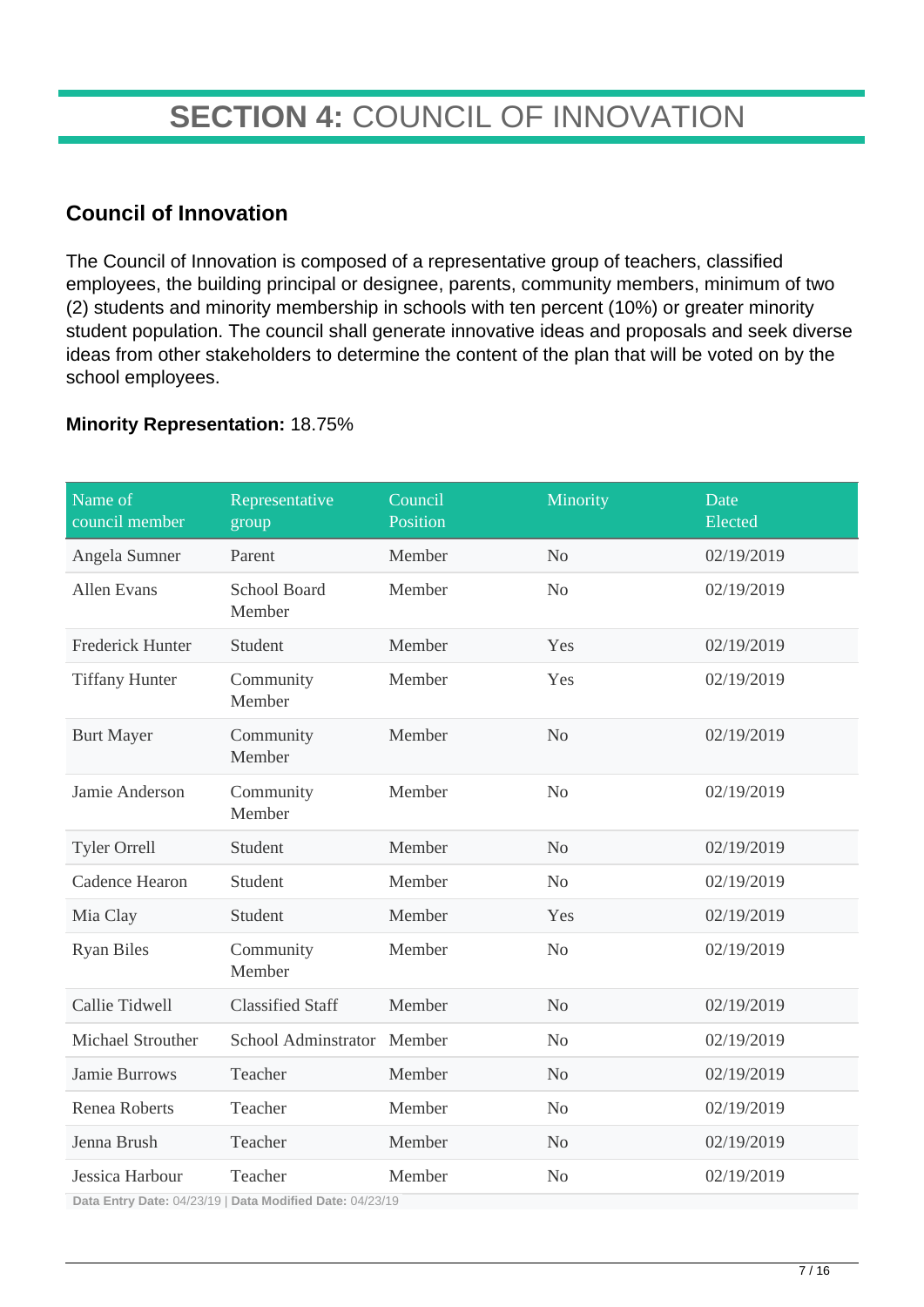| Name of<br>council member | Representative<br>group         | Council<br><b>Position</b> | <b>Minority</b> | Date<br>Elected |
|---------------------------|---------------------------------|----------------------------|-----------------|-----------------|
|                           | AFATIALLE LUCIALL ALID LUCALALL |                            |                 |                 |

## **SECTION 5:** VISION AND MISSION

### **The school's Vision statement**

The Lonoke High School Envision Academy will be a premier educational institution and a cornerstone of emerging economic opportunities producing a twenty-first century workforce.

### **The school's Mission statement**

The Lonoke High School Envision Academy prepares every student for careers to empower them as knowledgeable and engaged citizens, innovators, and drivers of a robust economy.

#### **Vision & Misson are:**

New

**Data Entry Date:** 02/20/19 | **Data Modified Date:** 02/20/19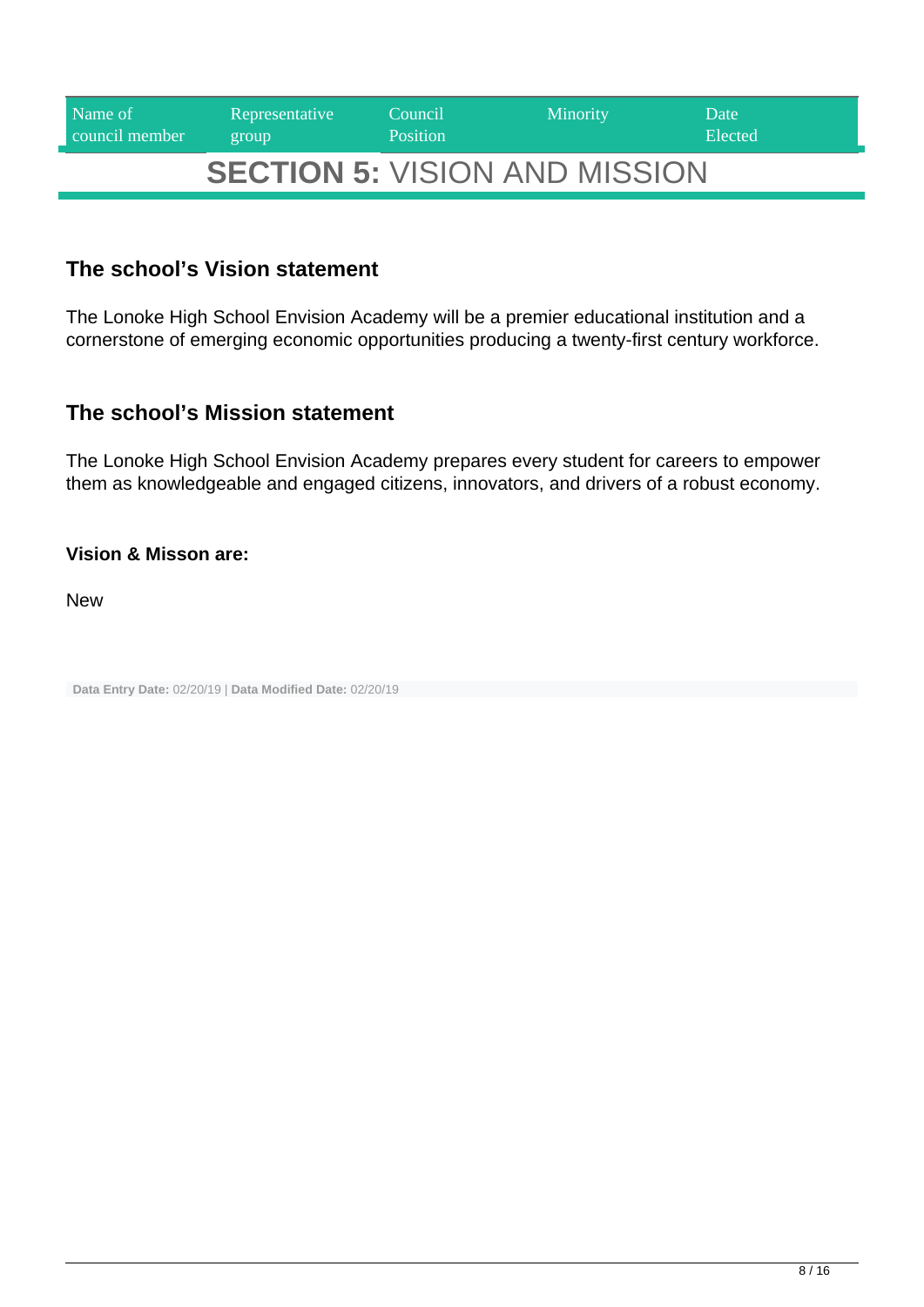## **SECTION 6:** GOALS AND ANTICIPATED OUTCOMES

### **Goals and Anticipated Outcomes**

These may include, but are not limited to, the following goals outlined in  $AR Code \S 6-15-2803$ (2016)

#### Goal 1:

Transforming the school's climate in a manner that will lead to increased student engagement and investment in school culture by using student surveys and individualized growth monitored continuously using an advisory program to achieve a graduation of 90% or higher, overall, and increase graduation rate for females from 91% to 93%.

#### Goal 2:

Show significant growth among students identified as needing tier 2 instruction (ACT Interim testing) by providing an individualized learning experience through the implementation of highly rigorous standards for student performance that will require mastery of skills and knowledge before proceeding further into content.

#### Goal 3:

Increased student participation in career exploration by partnering with relevant stakeholders and providing an accelerated learning program, job opportunities, and technical and social/emotional training.

**Data Entry Date:** 01/10/19 | **Data Modified Date:** 08/28/19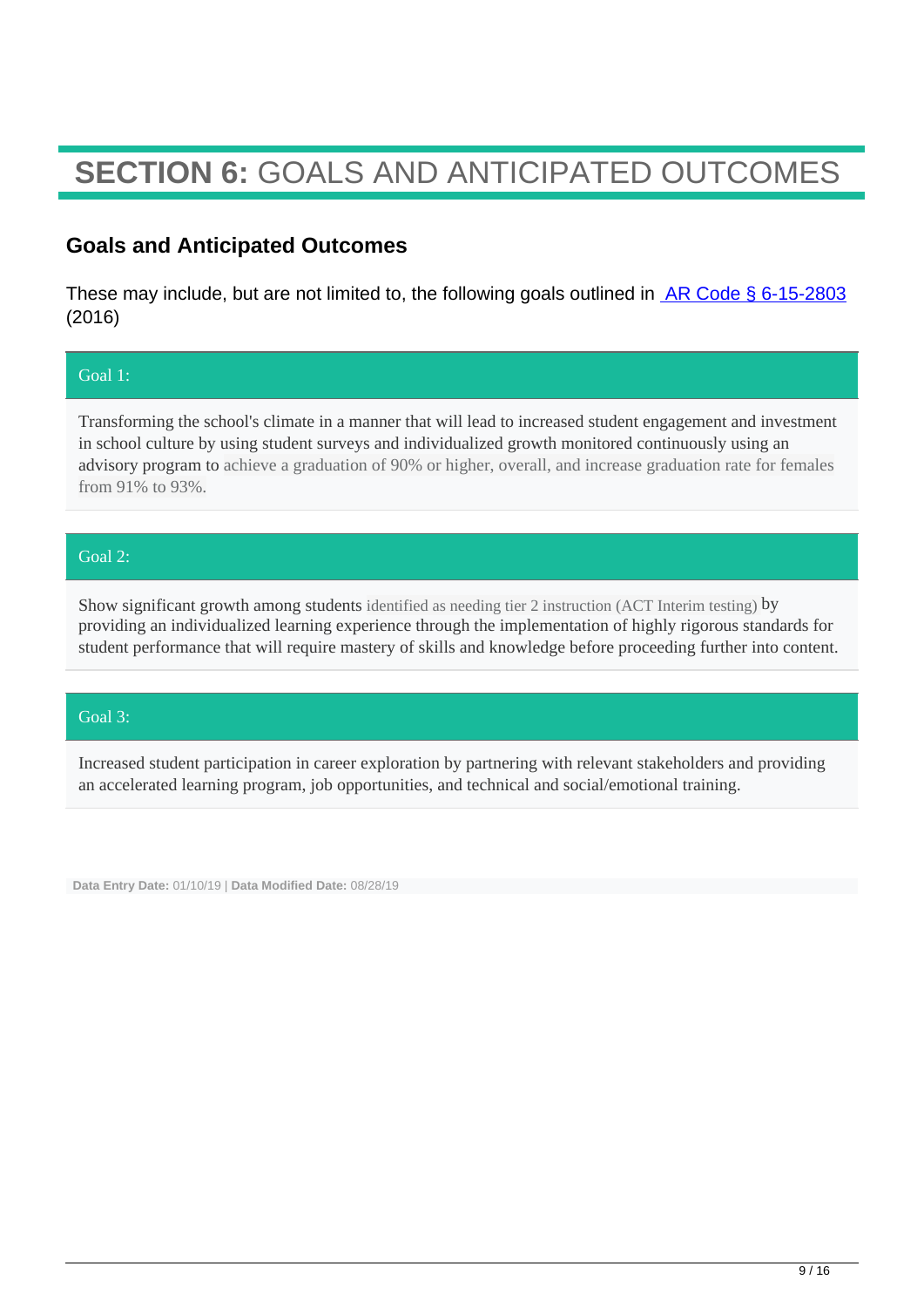## **SECTION 7:** THEORY OF ACTION TO ACHIEVE INNOVATION GOALS - INNOVATION PLAN

## **Theory of Action to Achieve Innovation Goals: Innovation Plan**

Please connect the SOI goals to the innovations,performance targets, timeline, and waivers needed for implementation. Note: limit the response to no more than five (5) goals. Complete Theory of Action for each goal.

 Goal 1 | Transforming the school's climate in a manner that will lead to increased student engagement and investment in school culture by using student surveys and individualized growth monitored continuously using an advisory program to achieve a graduation of 90% or higher, overall, and increase graduation rate for females from 91% to 93%.

| Output/Actions<br>(innovation strategy)               | Use blended learning for core high school classes to increase student completion of<br>graduation requirements. Our most recent graduation rate is 93%.                                                                                                                                            |
|-------------------------------------------------------|----------------------------------------------------------------------------------------------------------------------------------------------------------------------------------------------------------------------------------------------------------------------------------------------------|
| <b>Expected Short Term</b><br>Outcome                 | During Advisory time students will be able to track and articulate their process<br>toward graduation requirements. In the 18-19 school year, Lonoke High School<br>experienced an 8% population decline due to school choice and homeschooling. The<br>SOI plans to reduce that percentage by 2%. |
| Interim Performance<br>Target with expected<br>change | Help students engage in a culture of self directed learning which results in increasing<br>engagement as shown by an increase in attendance and retention                                                                                                                                          |
| Data/Instrument                                       | Enrollment, Attendance, Retention, Course Completion                                                                                                                                                                                                                                               |
| Date<br>(by when)                                     | Semester                                                                                                                                                                                                                                                                                           |
| Materials/Resources<br>needed                         | Online LMS                                                                                                                                                                                                                                                                                         |
| Waiver Needed?                                        | No                                                                                                                                                                                                                                                                                                 |

**Data Entry Date:** 01/10/19 | **Data Modified Date:** 05/23/19

 Goal 2 | Show significant growth among students identified as needing tier 2 instruction (ACT Interim testing) by providing an individualized learning experience through the implementation of highly rigorous standards for student performance that will require mastery of skills and knowledge before proceeding further into content.

| Output/Actions                        | Use blended learning in our school to enable students to have choice over pace and                                                                                                                                                                                    |
|---------------------------------------|-----------------------------------------------------------------------------------------------------------------------------------------------------------------------------------------------------------------------------------------------------------------------|
| (innovation strategy)                 | path of learning                                                                                                                                                                                                                                                      |
| <b>Expected Short Term</b><br>Outcome | Students will be able to adjust their pace through the content to gain mastery of skills<br>by pulling from a variety of resources including direct instruction and technology all<br>while accessing data with a mentor to help drive their instructional decisions. |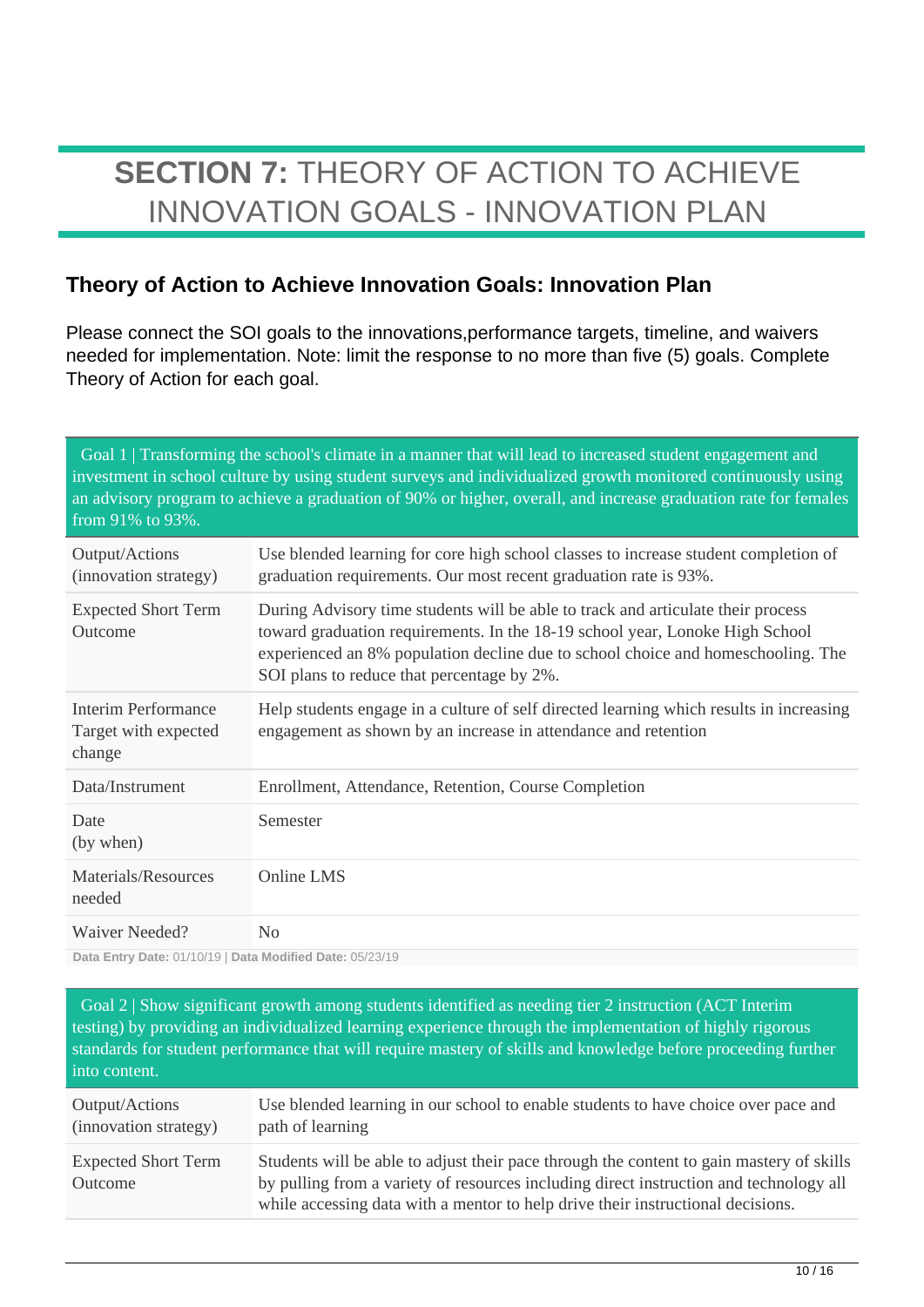| Interim Performance<br>Target with expected<br>change | Enable students to meet or exceed individual growth goals |
|-------------------------------------------------------|-----------------------------------------------------------|
| Data/Instrument                                       | ACT Aspire, ACT, Mentoring/Advisory, Online LMS           |
| Date<br>(by when)                                     | Twice a Year                                              |
| Materials/Resources<br>needed                         | Online LMS                                                |
| Waiver Needed?                                        | Yes.                                                      |

**Data Entry Date:** 01/10/19 | **Data Modified Date:** 04/23/19

| Goal 3   Increased student participation in career exploration by partnering with relevant stakeholders and<br>providing an accelerated learning program, job opportunities, and technical and social/emotional training. |                                                                                                                                            |  |
|---------------------------------------------------------------------------------------------------------------------------------------------------------------------------------------------------------------------------|--------------------------------------------------------------------------------------------------------------------------------------------|--|
| Output/Actions<br>(innovation strategy)                                                                                                                                                                                   | Use flexible scheduling to allow student the opportunity to meet with relevant<br>stakeholders                                             |  |
| <b>Expected Short Term</b><br>Outcome                                                                                                                                                                                     | Students who choose to participate in the flexible scheduling                                                                              |  |
| Interim Performance<br>Target with expected<br>change                                                                                                                                                                     | Provide students the opportunities to meet with relevant stakeholders to gain career<br>experience and technical skills                    |  |
| Data/Instrument                                                                                                                                                                                                           | Mentoring meetings, surveys of students and stakeholders, technical certifications,<br>post secondary employment and/or college enrollment |  |
| Date<br>(by when)                                                                                                                                                                                                         | Yearly                                                                                                                                     |  |
| Materials/Resources<br>needed                                                                                                                                                                                             | <b>Community Stakeholders</b>                                                                                                              |  |
| Waiver Needed?                                                                                                                                                                                                            | Yes                                                                                                                                        |  |

**Data Entry Date:** 01/10/19 | **Data Modified Date:** 01/10/19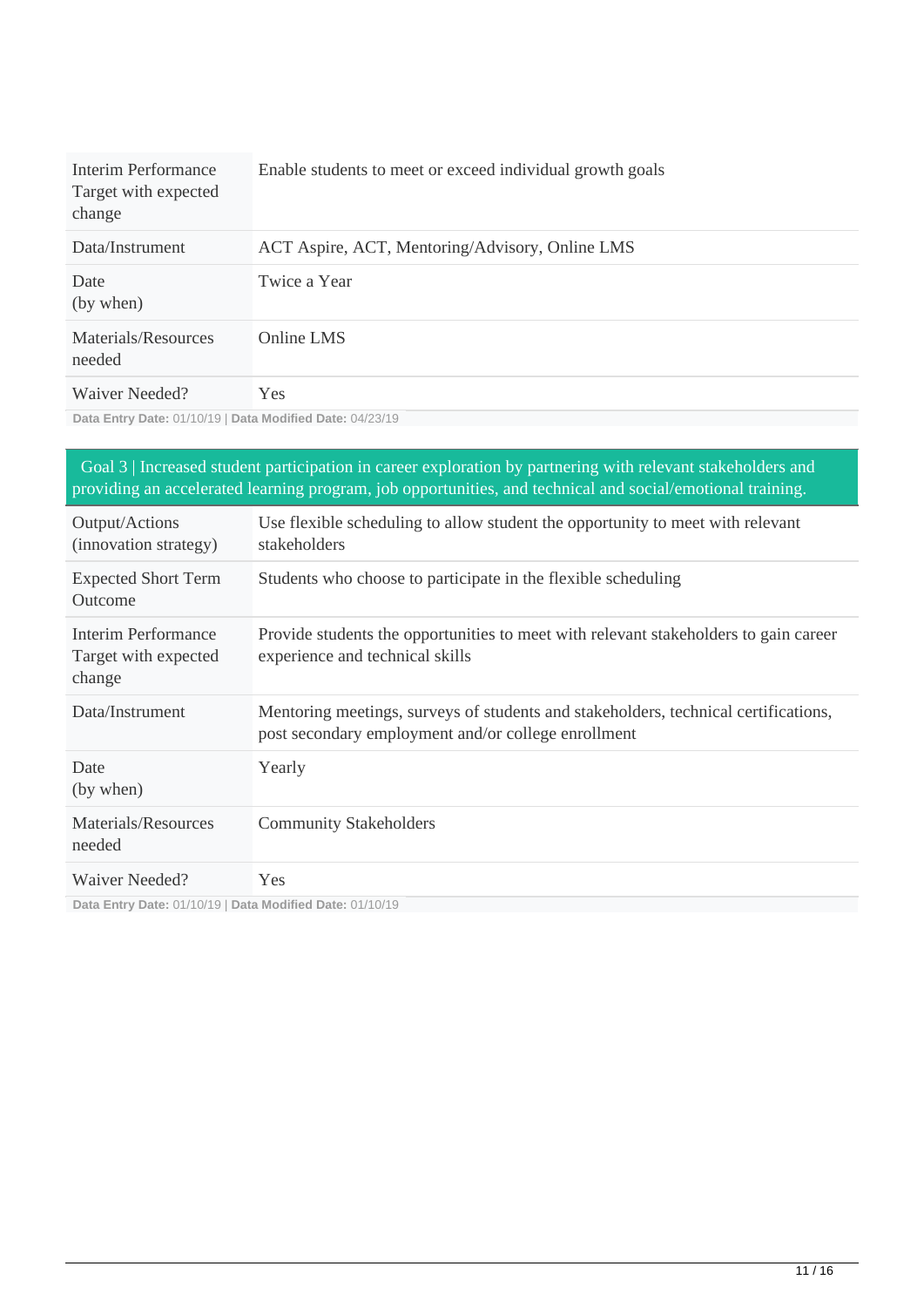## **SECTION 7:** WAIVERS

## **Waivers needed to Achieve Proposed Innovations**

The linked chart may assist: **[Commonly Granted Waivers](http://www.arkansased.gov/public/userfiles/Learning_Services/Charter%20and%20Home%20School/Charter%20School-Division%20of%20Learning%20Services/Applications/Waiver_Document.pdf)**

 Goal 2 | Show significant growth among students identified as needing tier 2 instruction (ACT Interim testing) by providing an individualized learning experience through the implementation of highly rigorous standards for student performance that will require mastery of skills and knowledge before proceeding further into content.

Waiver Sought Standards for accreditation 1-A.6 and ADE rule 3.01.5 governing class size

| Rationale   | Teachers in the personalized, blended learning, teacher-as-the-mentor classes will have total<br>teaching loads of 150 students but will allow for more than 30 students per period to provide<br>students with flexibility for additional help, more efficient work space, and teacher<br>mentoring. A CLASS SIZE waiver will provide students with the option to work<br>independently in classrooms, get needed teacher mentoring, or additional instructional<br>support. |
|-------------|-------------------------------------------------------------------------------------------------------------------------------------------------------------------------------------------------------------------------------------------------------------------------------------------------------------------------------------------------------------------------------------------------------------------------------------------------------------------------------|
| Explanation | Teachers will be able to have flexible grouping to meet students at their individual pathway<br>to growth.                                                                                                                                                                                                                                                                                                                                                                    |

**Data Entry Date:** 02/20/19 | **Data Modified Date:** 05/31/19

 Goal 2 | Show significant growth among students identified as needing tier 2 instruction (ACT Interim testing) by providing an individualized learning experience through the implementation of highly rigorous standards for student performance that will require mastery of skills and knowledge before proceeding further into content.

Waiver Sought Ark. Code Ann. 6-16- 102, standards for accreditation 1-A.5.2.

Rationale Many students will benefit from our Digital Learning Academy that provides aligned curriculum, online teacher mentoring, online feedback on performance, and online instructional support when needed. These students will meet specific criteria for virtual learning, which will include a district determination that they are either unable to attend regular classes or attend a full day (360 minutes). Other students will benefit from on-thejob training to apply the skills they have learned in classes. A student ATTENDANCE waiver will allow for flexible learning pathways that provide for the needs of students who cannot attend school and/or who are engaged in internships and apprenticeships off campus. Online instructional support will be provided by core content experts every day, during the regular school day.

Explanation Students will be able to attain skills both on and off campus with a flexible schedule to do so.

**Data Entry Date:** 02/20/19 | **Data Modified Date:** 05/31/19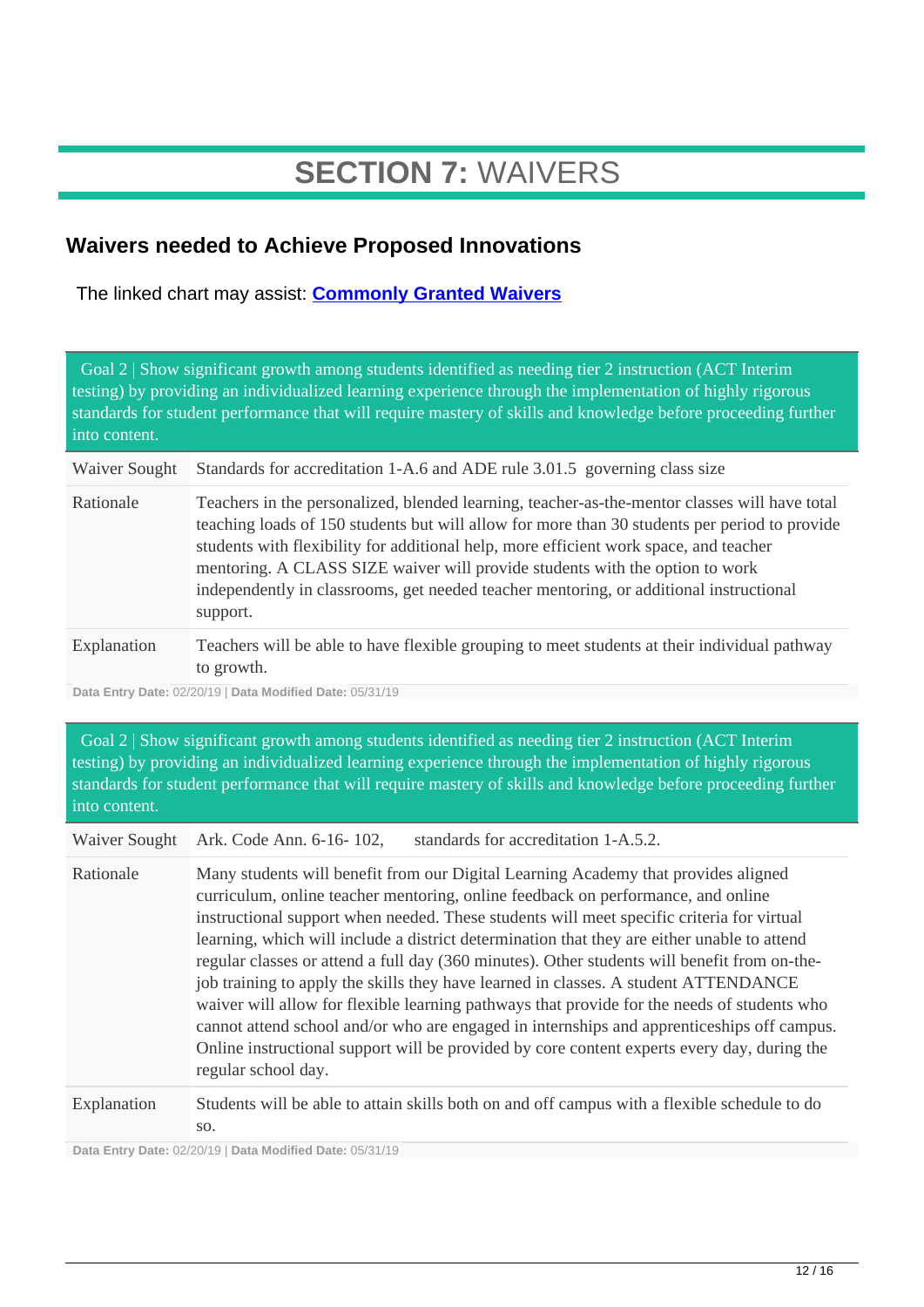Goal 3 | Increased student participation in career exploration by partnering with relevant stakeholders and providing an accelerated learning program, job opportunities, and technical and social/emotional training.

| Waiver Sought | Ark. Code Ann. 6-15-1004, 6-17-309, 6-17-902, 6-17-919, Standards for Accreditation<br>4-D.1 Teacher licensure and ADE rule 1-2.50 Standard License/out of area                                                                                                                                     |
|---------------|-----------------------------------------------------------------------------------------------------------------------------------------------------------------------------------------------------------------------------------------------------------------------------------------------------|
| Rationale     | The LICENSURE waiver will provide for the use of a cadre of business and industry experts<br>to support teaching and learning during and after the school day. The waiver will also allow<br>for elementary licensed reading specialists to work in classrooms where the most support is<br>needed. |
| Explanation   | The LICENSURE waiver will allow the teaching of the technical, social, and economical<br>skills from business leaders within each field.                                                                                                                                                            |

**Data Entry Date:** 02/20/19 | **Data Modified Date:** 05/31/19

| Goal 3   Increased student participation in career exploration by partnering with relevant stakeholders and<br>providing an accelerated learning program, job opportunities, and technical and social/emotional training. |                                                                                                                                                                                                                                                                                                                                                                                                                                                                                                                                                                                                                                                                                                                                                                                                  |  |
|---------------------------------------------------------------------------------------------------------------------------------------------------------------------------------------------------------------------------|--------------------------------------------------------------------------------------------------------------------------------------------------------------------------------------------------------------------------------------------------------------------------------------------------------------------------------------------------------------------------------------------------------------------------------------------------------------------------------------------------------------------------------------------------------------------------------------------------------------------------------------------------------------------------------------------------------------------------------------------------------------------------------------------------|--|
| Waiver Sought                                                                                                                                                                                                             | Standards for Accreditation 1-A.2. Waiver of the 120 clock hours                                                                                                                                                                                                                                                                                                                                                                                                                                                                                                                                                                                                                                                                                                                                 |  |
| Rationale                                                                                                                                                                                                                 | Suspending the SEAT TIME requirement will allow students in the high school to get more<br>time in core subjects they need help with the most. Students will be allowed to accelerate<br>through the curriculum, which will allow teachers more time to provide personalized<br>assistance for the students who need it the most. All grade levels will be permitted to utilize<br>available support to get credits to graduate. A digital platform will be used to provide<br>continuous student access to customized curriculum (no gaps), acceleration for students who<br>have prior knowledge and/or who can progress more rapidly through the curriculum, rigor<br>through a blended learning environment, and additional support to students through<br>customized lessons and resources. |  |
| Explanation                                                                                                                                                                                                               | Students will have the flexibility to engage in the career and/or post-secondary pathways<br>sooner.                                                                                                                                                                                                                                                                                                                                                                                                                                                                                                                                                                                                                                                                                             |  |

**Data Entry Date:** 02/20/19 | **Data Modified Date:** 05/31/19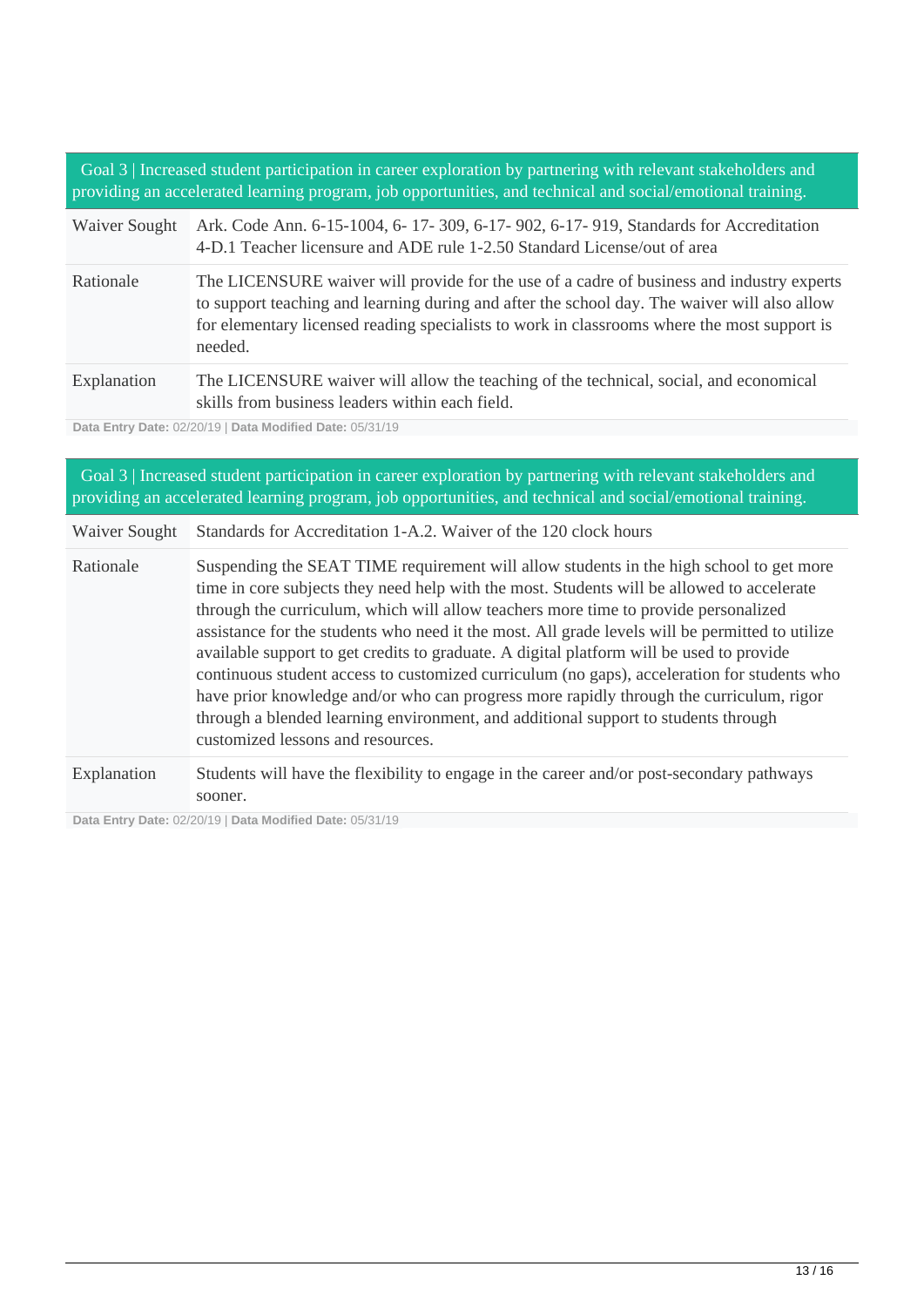## **SECTION 8:** ELECTION RESULTS

## **Election Results**

Faculty and staff of the school must vote on the innovation plan presented by the Council of Innovation. **Sixty percent of all school employees must vote in favor for the application to be submitted to the ADE.**

| Number of Licensed and Classified Staff                                   | 56 |
|---------------------------------------------------------------------------|----|
| Number of Staff who voted                                                 | 53 |
| Number of Staff who voted for the proposed Plan                           | 44 |
| Number of Staff who voted against the proposed plan                       | -9 |
| Percentage of staff voting in favor of the proposed<br>plan of innovation | 79 |
| Data Entry Date: 04/23/19   Data Modified Date: 06/04/19                  |    |

 $14/16$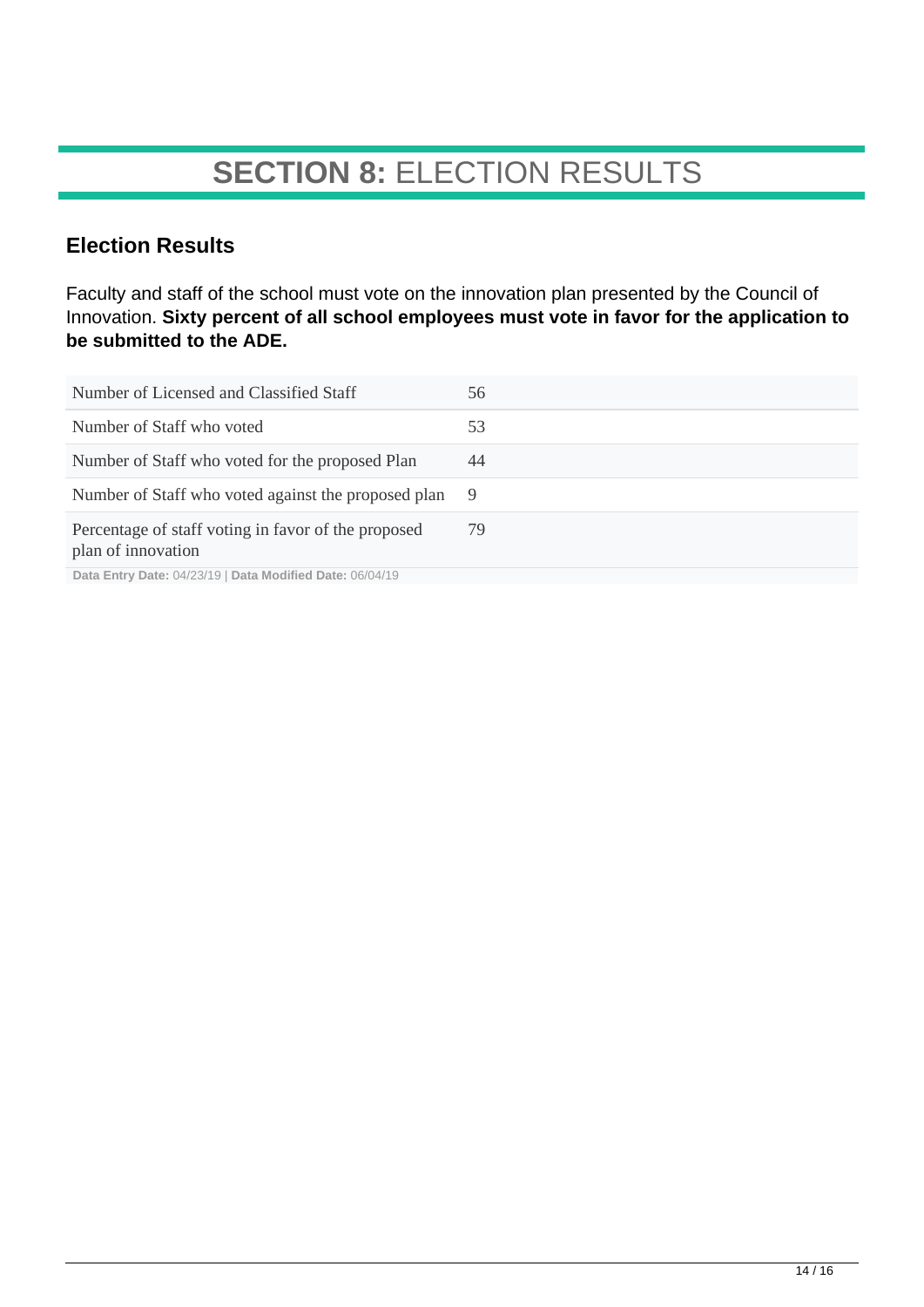## **SECTION 9:** PROFESSIONAL DEVELOPMENT SCOPE

## **2019-20 Professional Development Plan for Innovation Implementation**

### **Innovation Strategy:** Digital Curriculum

### **Goals:** Goal 1, Goal 2

| Date                 | What?                                                                 | Purpose $(Why?)$                                              | Target Audience (Who?)                            |
|----------------------|-----------------------------------------------------------------------|---------------------------------------------------------------|---------------------------------------------------|
| 02/25/2019           | On Fire (SPARK)<br>Training                                           | Learn and evaluate digital<br>curriculum                      | Teachers, Administrators,<br>and District Leaders |
| Wednesdays Spring 20 | Professional Learning<br>Community to implement<br>digital curriculum | To allow teachers to build Content Teachers<br>online courses |                                                   |

### **Innovation Strategy:** Business Cooperative

#### **Goals:** Goal 3

| Date       | What?       | Purpose (Why?)                                                                                       | Target Audience (Who?)                          |
|------------|-------------|------------------------------------------------------------------------------------------------------|-------------------------------------------------|
| 04/25/2019 | Career Fair | To partner with local<br>businesses and build<br>relationships between the<br>district and community | Local Business owners,<br>faculty, and students |

#### **Innovation Strategy:** Flexible Scheduling

|  | Goals: Goal 2, Goal 1, Goal 3 |  |
|--|-------------------------------|--|
|--|-------------------------------|--|

| Date | What? | Purpose (Why?) | Target Audience (Who?) |
|------|-------|----------------|------------------------|
|      |       |                |                        |

### **Innovation Strategy:** Advisory Implementation

### **Goals:** Goal 1

| Date    | What?           | Purpose (Why?)                                                                                                                                           | Target Audience (Who?) |
|---------|-----------------|----------------------------------------------------------------------------------------------------------------------------------------------------------|------------------------|
| Ongoing | Online Research | Teachers will gain<br>mentoring knowledge by<br>utilizing online resources<br>such as Getting Smart<br>Services and MyBluePrint<br>as part of an ongoing | Teachers               |